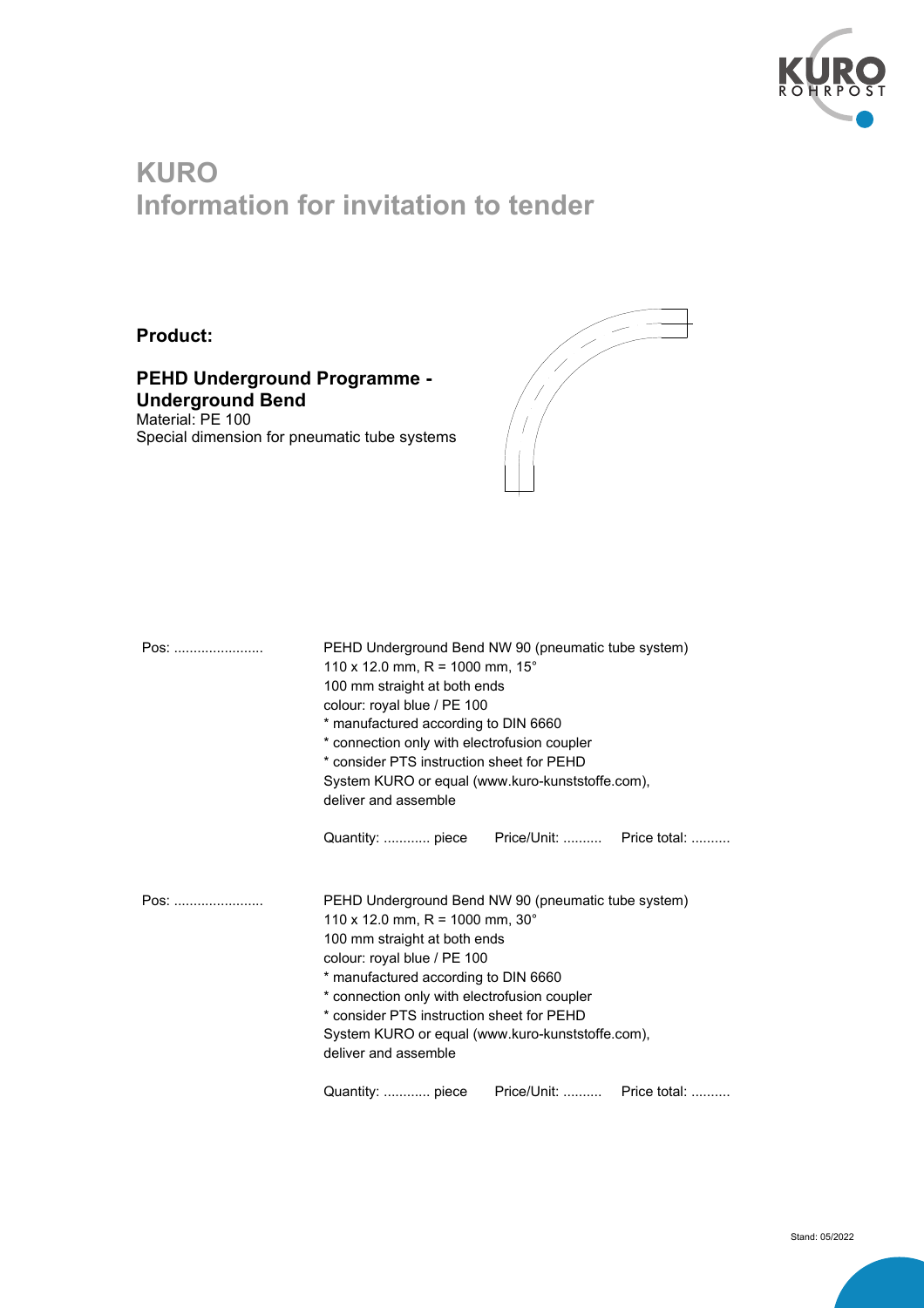

| Pos: | PEHD Underground Bend NW 90 (pneumatic tube system)<br>110 x 12.0 mm, R = 1000 mm, $45^{\circ}$<br>100 mm straight at both ends<br>colour: royal blue / PE 100<br>* manufactured according to DIN 6660<br>* connection only with electrofusion coupler<br>* consider PTS instruction sheet for PEHD<br>System KURO or equal (www.kuro-kunststoffe.com),<br>deliver and assemble  |  |  |
|------|----------------------------------------------------------------------------------------------------------------------------------------------------------------------------------------------------------------------------------------------------------------------------------------------------------------------------------------------------------------------------------|--|--|
|      | Quantity:  piece Price/Unit:  Price total:                                                                                                                                                                                                                                                                                                                                       |  |  |
| Pos: | PEHD Underground Bend NW 90 (pneumatic tube system)<br>110 x 12.0 mm, R = 1000 mm, 90 $^{\circ}$<br>100 mm straight at both ends<br>colour: royal blue / PE 100<br>* manufactured according to DIN 6660<br>* connection only with electrofusion coupler<br>* consider PTS instruction sheet for PEHD<br>System KURO or equal (www.kuro-kunststoffe.com),<br>deliver and assemble |  |  |
|      | Quantity:  piece Price/Unit:  Price total:                                                                                                                                                                                                                                                                                                                                       |  |  |
| Pos: | PEHD Underground Bend NW 100 (pneumatic tube system)<br>125 x 12,5 mm, R = 1000 mm, $15^{\circ}$<br>100 mm straight at both ends<br>colour: royal blue / PE 100<br>* manufactured according to DIN 6660<br>* connection only with electrofusion coupler<br>* consider PTS instruction sheet for PEHD<br>System KURO or equal (www.kuro-kunststoffe.com),<br>deliver and assemble |  |  |
|      | Price/Unit:  Price total:<br>Quantity:  piece                                                                                                                                                                                                                                                                                                                                    |  |  |
| Pos: | PEHD Underground Bend NW 100 (pneumatic tube system)<br>125 x 12,5 mm, R = 1000 mm, $30^{\circ}$<br>100 mm straight at both ends<br>colour: royal blue / PE 100<br>* manufactured according to DIN 6660<br>* connection only with electrofusion coupler<br>* consider PTS instruction sheet for PEHD<br>System KURO or equal (www.kuro-kunststoffe.com),<br>deliver and assemble |  |  |
|      | Price/Unit:  Price total:<br>Quantity:  piece                                                                                                                                                                                                                                                                                                                                    |  |  |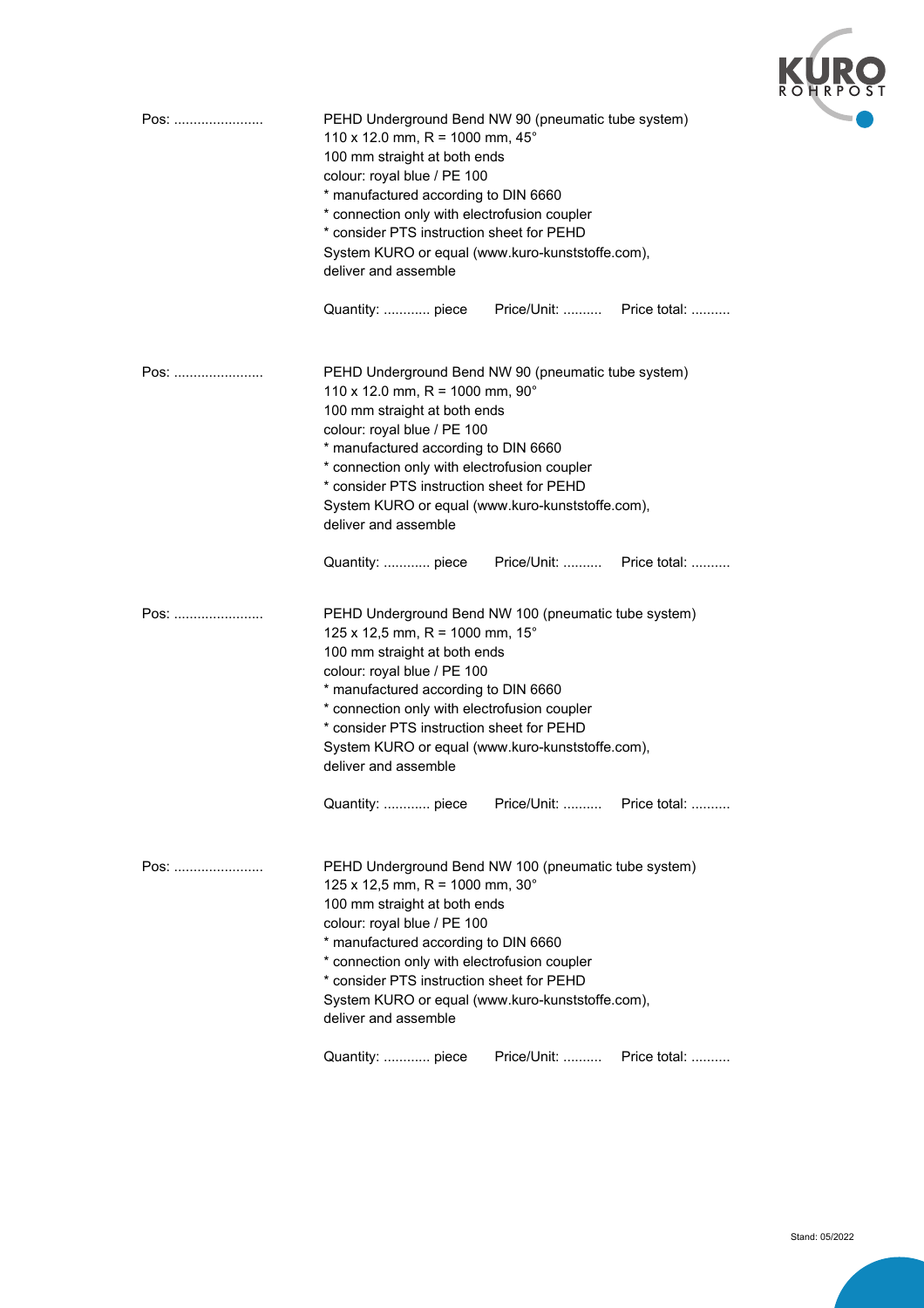

| Pos: | PEHD Underground Bend NW 100 (pneumatic tube system)<br>125 x 12,5 mm, R = 1000 mm, $45^{\circ}$<br>100 mm straight at both ends<br>colour: royal blue / PE 100<br>* manufactured according to DIN 6660<br>* connection only with electrofusion coupler<br>* consider PTS instruction sheet for PEHD<br>System KURO or equal (www.kuro-kunststoffe.com),<br>deliver and assemble<br>Quantity:  piece Price/Unit:  Price total: |  |  |
|------|--------------------------------------------------------------------------------------------------------------------------------------------------------------------------------------------------------------------------------------------------------------------------------------------------------------------------------------------------------------------------------------------------------------------------------|--|--|
|      |                                                                                                                                                                                                                                                                                                                                                                                                                                |  |  |
| Pos: | PEHD Underground Bend NW 100 (pneumatic tube system)<br>125 x 12,5 mm, R = 1000 mm, 90 $^{\circ}$<br>100 mm straight at both ends<br>colour: royal blue / PE 100<br>* manufactured according to DIN 6660<br>* connection only with electrofusion coupler<br>* consider PTS instruction sheet for PEHD<br>System KURO or equal (www.kuro-kunststoffe.com),<br>deliver and assemble                                              |  |  |
|      | Quantity:  piece Price/Unit:  Price total:                                                                                                                                                                                                                                                                                                                                                                                     |  |  |
| Pos: | PEHD Underground Bend NW 110 (pneumatic tube system)<br>125 x 9.8 mm, R = 1000 mm, $15^{\circ}$<br>100 mm straight at both ends<br>colour: royal blue / PE 100<br>* manufactured according to DIN 6660<br>* connection only with electrofusion coupler<br>* consider PTS instruction sheet for PEHD<br>System KURO or equal (www.kuro-kunststoffe.com),<br>deliver and assemble<br>Quantity:  piece Price/Unit:  Price total:  |  |  |
|      |                                                                                                                                                                                                                                                                                                                                                                                                                                |  |  |
| Pos: | PEHD Underground Bend NW 110 (pneumatic tube system)<br>125 x 9.8 mm, R = 1000 mm, $30^{\circ}$<br>100 mm straight at both ends<br>colour: royal blue / PE 100<br>* manufactured according to DIN 6660<br>* connection only with electrofusion coupler<br>* consider PTS instruction sheet for PEHD<br>System KURO or equal (www.kuro-kunststoffe.com),<br>deliver and assemble                                                |  |  |
|      | Price/Unit:<br>Price total:<br>Quantity:  piece                                                                                                                                                                                                                                                                                                                                                                                |  |  |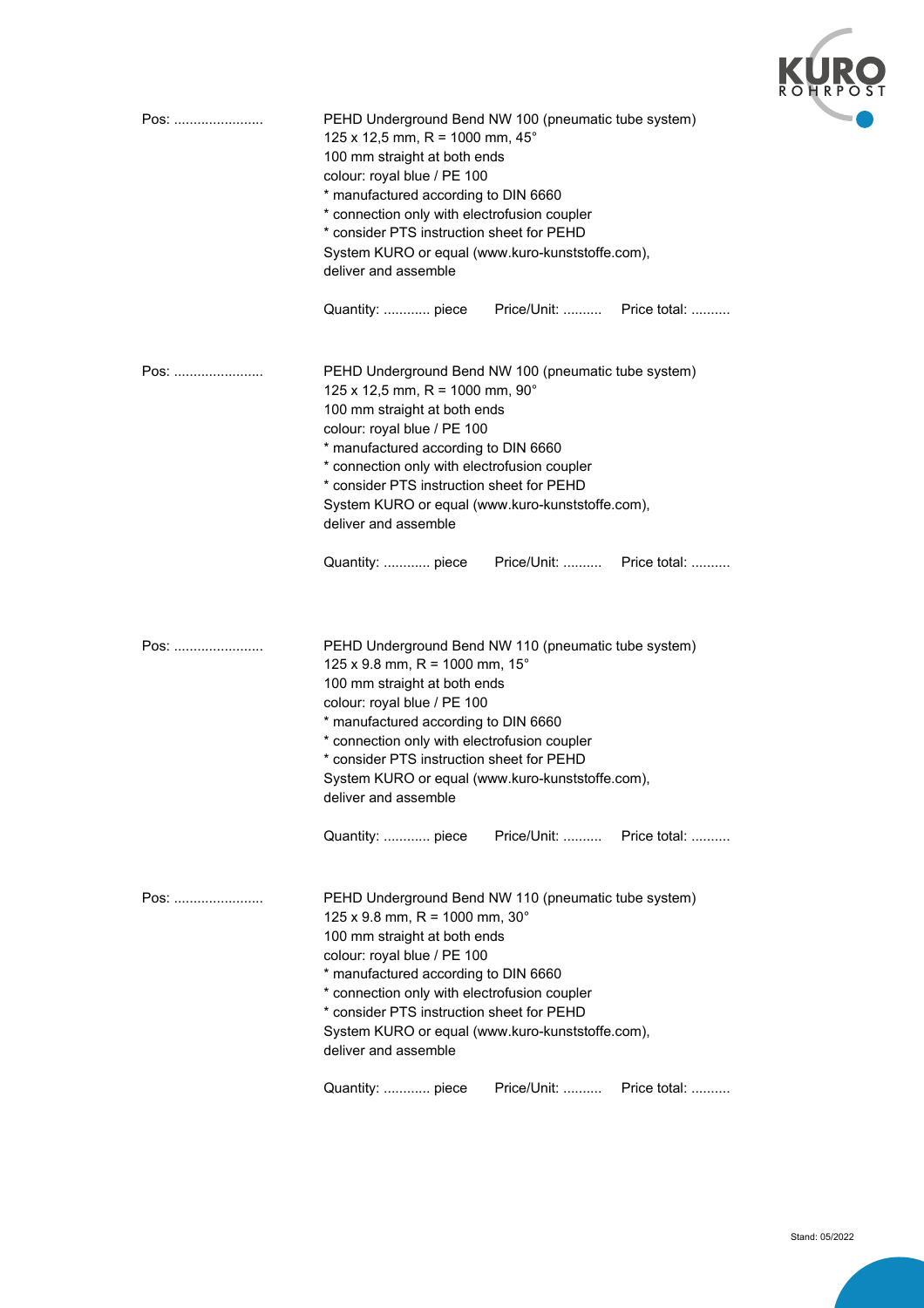

| Pos: | PEHD Underground Bend NW 110 (pneumatic tube system)<br>125 x 9.8 mm, R = 1000 mm, $45^{\circ}$<br>100 mm straight at both ends<br>colour: royal blue / PE 100<br>* manufactured according to DIN 6660<br>* connection only with electrofusion coupler<br>* consider PTS instruction sheet for PEHD<br>System KURO or equal (www.kuro-kunststoffe.com),<br>deliver and assemble<br>Quantity:  piece Price/Unit:  Price total: |  |  |
|------|-------------------------------------------------------------------------------------------------------------------------------------------------------------------------------------------------------------------------------------------------------------------------------------------------------------------------------------------------------------------------------------------------------------------------------|--|--|
| Pos: | PEHD Underground Bend NW 110 (pneumatic tube system)<br>125 x 9.8 mm, R = 1000 mm, 90 $^{\circ}$<br>100 mm straight at both ends<br>colour: royal blue / PE 100<br>* manufactured according to DIN 6660<br>* connection only with electrofusion coupler<br>* consider PTS instruction sheet for PEHD<br>System KURO or equal (www.kuro-kunststoffe.com),<br>deliver and assemble                                              |  |  |
|      | Quantity:  piece Price/Unit:  Price total:                                                                                                                                                                                                                                                                                                                                                                                    |  |  |
| Pos: | PEHD Underground Bend NW 160 (pneumatic tube system)<br>200 x 23.2 mm, R = 1200 mm, $15^{\circ}$<br>100 mm straight at both ends<br>colour: royal blue / PE 100<br>* manufactured according to DIN 6660<br>* connection only with electrofusion coupler<br>* consider PTS instruction sheet for PEHD<br>System KURO or equal (www.kuro-kunststoffe.com),<br>deliver and assemble                                              |  |  |
|      | Quantity:  piece<br>Price/Unit:  Price total:                                                                                                                                                                                                                                                                                                                                                                                 |  |  |
| Pos: | PEHD Underground Bend NW 160 (pneumatic tube system)<br>200 x 23.2 mm, R = 1200 mm, $30^{\circ}$<br>100 mm straight at both ends<br>colour: royal blue / PE 100<br>* manufactured according to DIN 6660<br>* connection only with electrofusion coupler<br>* consider PTS instruction sheet for PEHD<br>System KURO or equal (www.kuro-kunststoffe.com),<br>deliver and assemble                                              |  |  |
|      | Price/Unit:<br>Quantity:  piece<br>Price total:                                                                                                                                                                                                                                                                                                                                                                               |  |  |